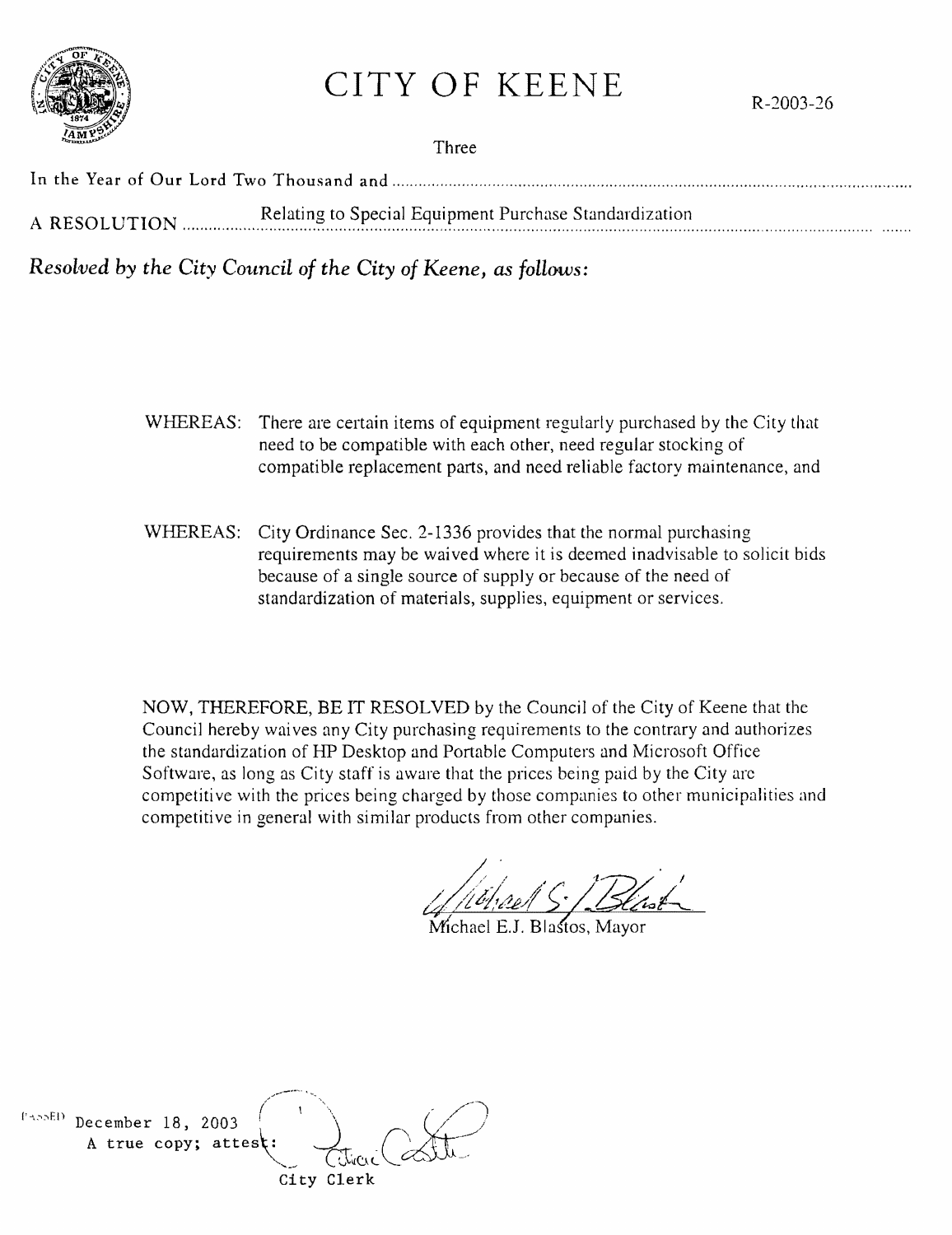$^2A_J$ 

City of Keene New Hampshire

December 11, 2003

In City Council December 18, 2003 The report was filled into the record The report was filled into the record<br>TO: Mayor and City Council ( ) City Clerk<br>City Clerk

FROM: Finance, Organization and Personnel Committee

SUBJECT: MEMORANDUM & RESOLUTION: IMS Director - Computer Equipment Standardization

On a 5-0 vote, the Finance, Organization and Personnel Committee recommends the adoption of Resolution R-2003-26 relating to computer equipment purchase standardization..

<u>Randy L. Fliault</u>

#### Background Notes:

IMS Director, Rebecca Landry, addressed the Committee again and stated that a couple of months ago the Department had come before the Committee and asked for a temporary suspension of the computer purchasing standards so that the Department could have an opportunity to perform a competitive analysis. This was done, and staff is recommending that HP be the provider for City-standard computer equipment.

Councilor Coates asked whether this partnership would mean that the City would now have to change all its computers and infrastructure that it has in place to meet those standards. Ms. Landry stated that when the equipment is due for replacement, it would be replaced with HP at that time.

Councilor Farrar stated that it is his impression that the Director was always sold on Gateway products and asked whether what was being proposed is going to be Compaq. Ms. Landry stated that the Department is at the present time concentrating just on HP equipment. She further stated that the references she has received on HP from other municipalities and schools have been extremely positive.

Councilor Farrar stated that he would leave the ultimate decision up to Ms. Landry, but wanted confirmation as to whether the City would be getting Compaq or HP systems. Ms. Landry confirmed that the City's computer standard would become HP systems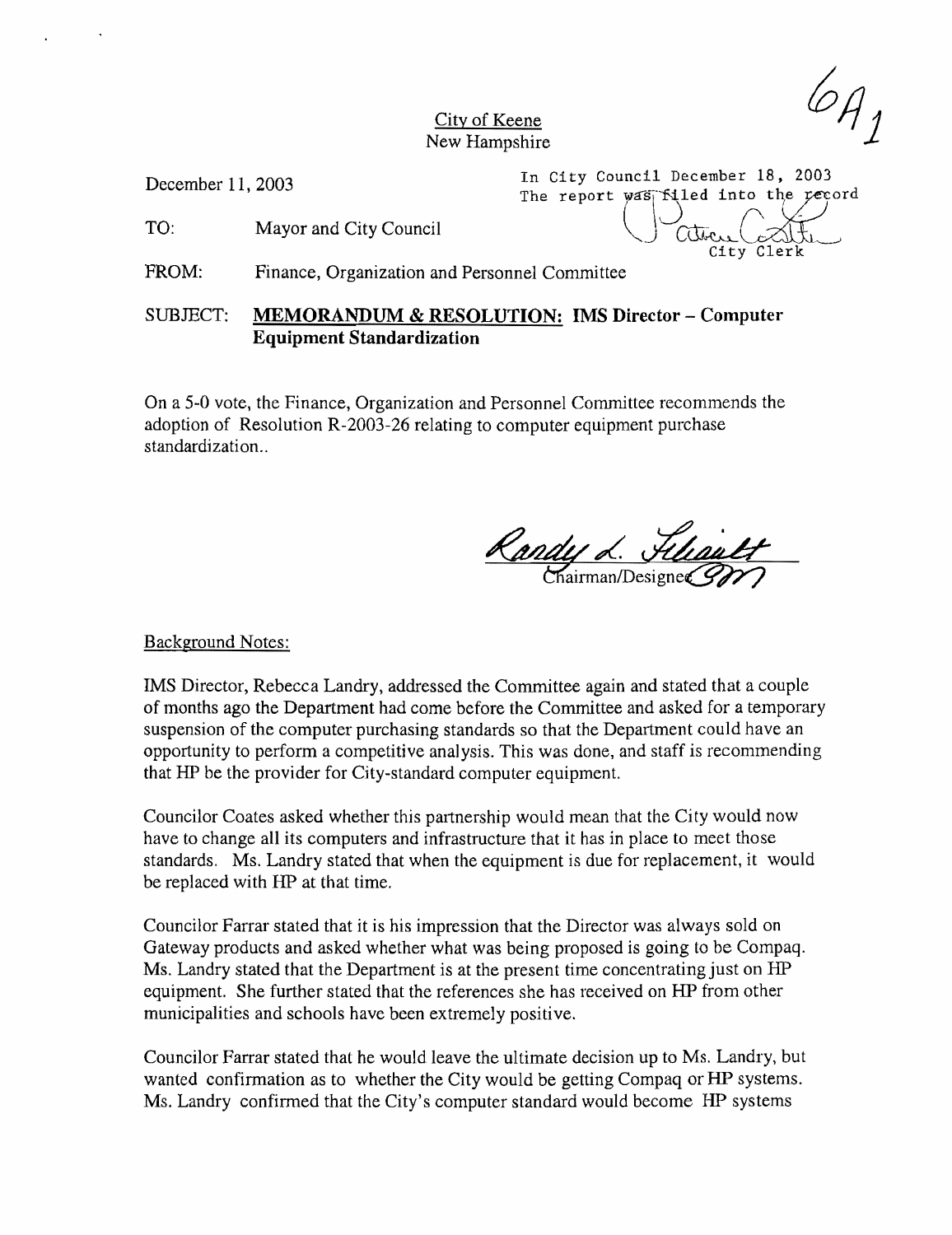with the adoption of the Resolution. She also noted that she understood that Compaq systems were being phased out with the exception of thin clients.

 $\bar{1}$ 

Chair Filiault stated that Ms. Landry has more expertise in the computer field than he does; however, it was not too long ago he heard praise for Gateway products.

Councilor DiBernardo stated that Ms. Landry had indicated that HP has more benefit to the City and asked what this advantage was. Ms. Landry stated that one advantage is that the City can use a local retailer, which was something the City did not have with Gateway.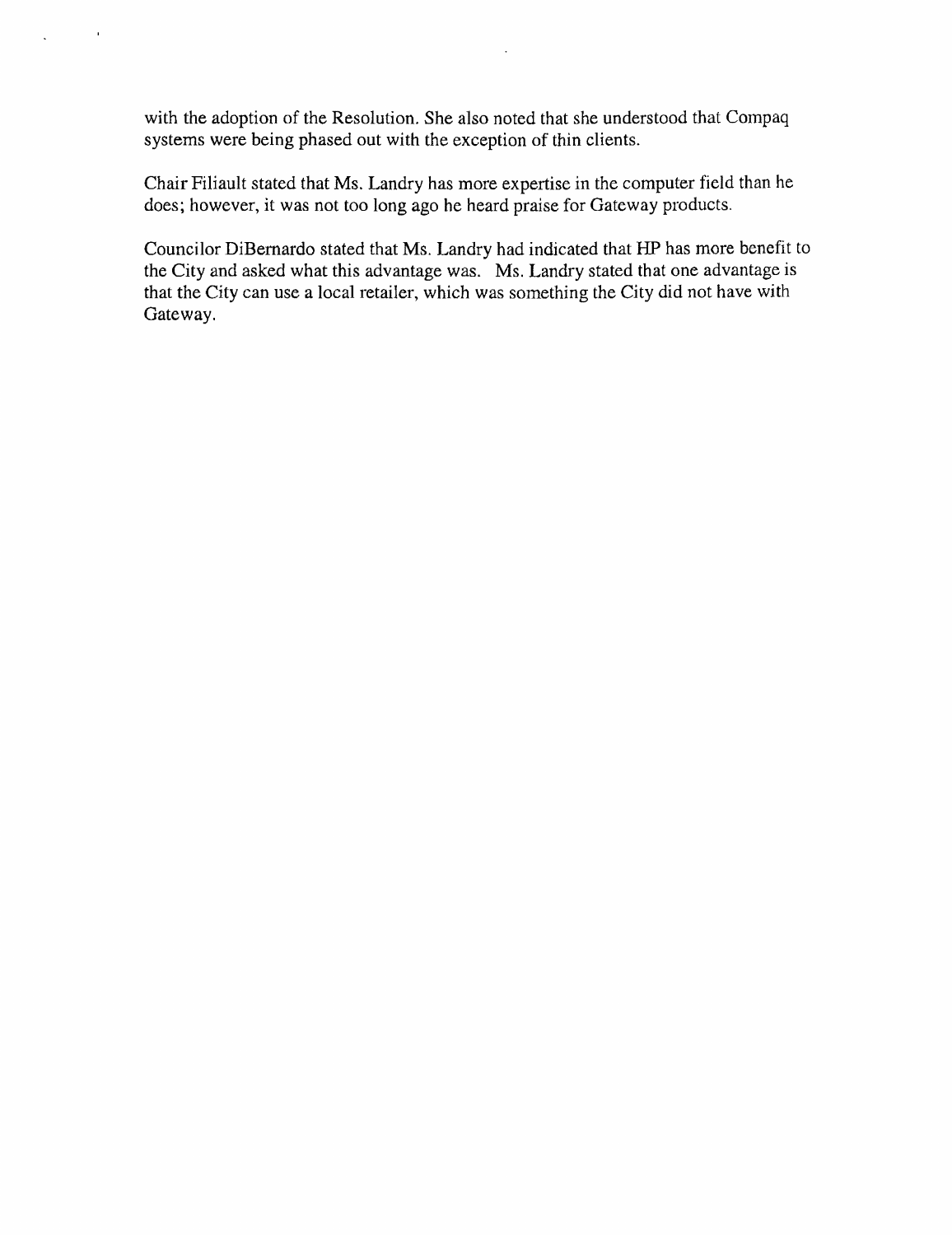## City of Keene New Hampshire

# IMS DEPARTMENT

DATE: December 9, 2003

TO: Finance, Organization and Personnel Committee

THROUGH: John MacLean, City Mangger

THROUGH: John MacLean, City Manager<br>FROM: Rebecca Landry, IMS Director LLL

RE: Adoption of Resolution R-2003-26 (attached)

### Recommendation:

That Resolution R-2003-26 relating to computer equipment purchase standardization be adopted.

### Background:

Since 1996, Resolution R-96-27 has been in place and has required that all computer equipment be purchased from a single provider. Until now, that provider has been Gateway. IMS staff, with the participation of the Technical Liaisons, have taken the opportunity to review current and future organizational computing needs and have conducted a competitive review process. The objective of this process was to determine which computer equipment provider is best able to meet the organizational computing needs into the long term.

IMS Department staff and Technical Liaisons representing multiple City departments have attended a number of computer equipment demonstrations in the past month. Inperson demonstrations were performed by representatives of Toshiba, Gateway, HP and Acer, and information was also submitted by DelL The demonstrations were very helpful, and have enabled staff to make the recommendation that HP be the provider of Citystandard computer equipment. This decision is based on the following criteria.

- Choice  $-HP$  offers a very broad product line and can easily meet different department and user computing needs based on job function, from thin clients to thick clients, laptops to tablets.
- **Affordability** HP is able to offer significantly low pricing as required by the "Western States Contracting Alliance" (WSCA), which the City of Keene is a member of. HP is also one of few providers who can sell computers without a Microsoft Operating System (with Linux as an alternative), which improves the affordability of the computer systems for clients with environments do not require the Windows Operating System. The City is in a good position to take advantage of this opportunity to proceed with the Microsoft exit strategy which is focused in improving total cost of ownership.